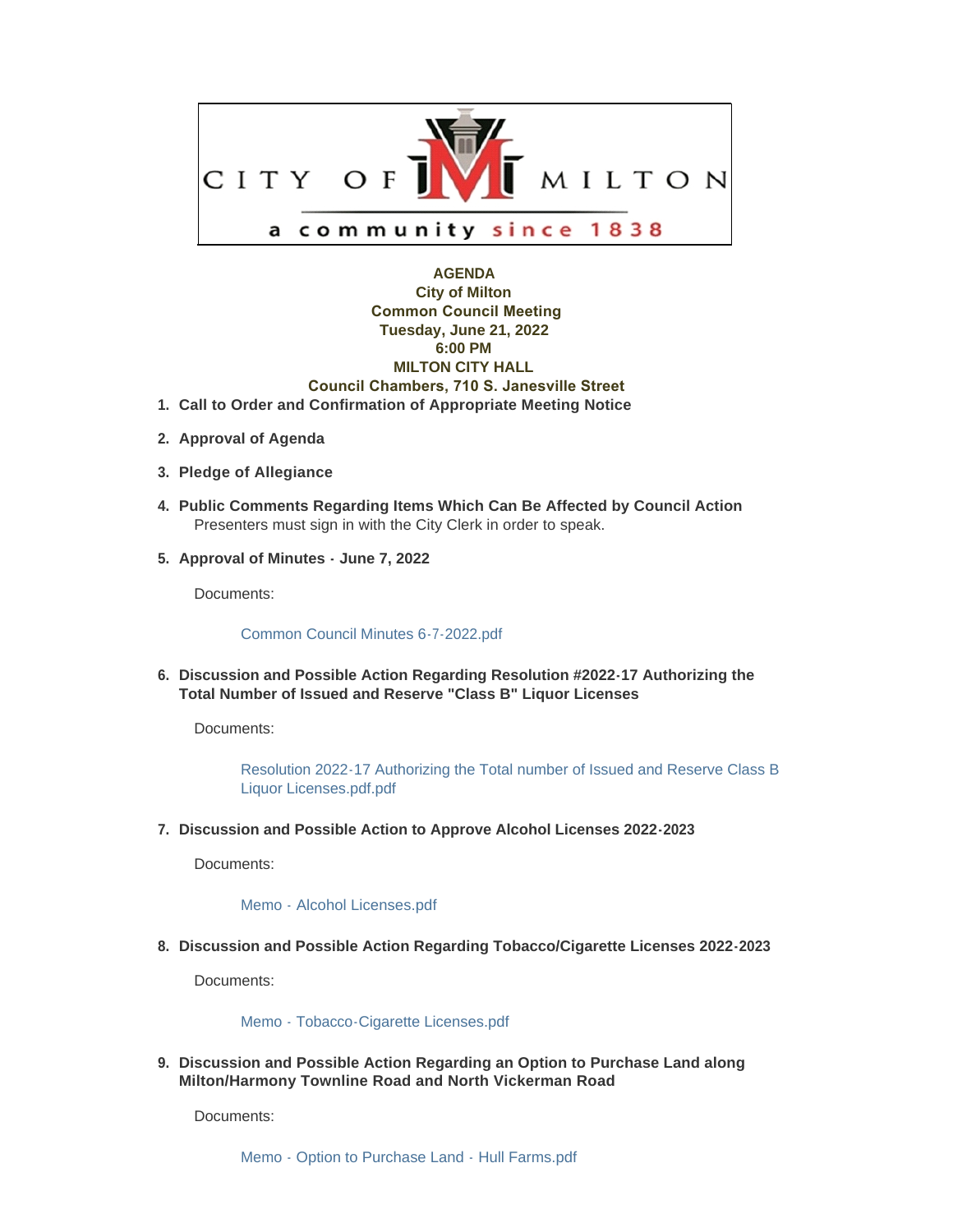## **Discussion and Possible Direction Regarding the Fence at the Milton Cemetery 10.**

Documents:

[Memo -Cemetery Fence.pdf](https://www.milton-wi.gov/AgendaCenter/ViewFile/Item/9998?fileID=7829) [Fence Photos.pdf](https://www.milton-wi.gov/AgendaCenter/ViewFile/Item/9998?fileID=7820) [Cemetery Fence -](https://www.milton-wi.gov/AgendaCenter/ViewFile/Item/9998?fileID=7818) Lemke.pdf [Cemetery Fence -](https://www.milton-wi.gov/AgendaCenter/ViewFile/Item/9998?fileID=7819) Simmons.pdf

#### **Discussion and Possible Action Regarding 2022 Concrete Repairs Bid Award 11.**

Documents:

Memo - [Concrete Repairs.pdf](https://www.milton-wi.gov/AgendaCenter/ViewFile/Item/9997?fileID=7828) [Concrete Repairs BidTab.pdf](https://www.milton-wi.gov/AgendaCenter/ViewFile/Item/9997?fileID=7816)

**Discussion and Possible Action Regarding Ordinance #498 Concerning Possession 12. of Alcoholic Beverages in Public Areas – South Goodrich Park**

Documents:

Memo - [Alcoholic Beverages in South Goodrich Park.pdf](https://www.milton-wi.gov/AgendaCenter/ViewFile/Item/9999?fileID=7823) Ordinance 498 - [Possession of Alcoholic Beverages in Public Areas \(South](https://www.milton-wi.gov/AgendaCenter/ViewFile/Item/9999?fileID=7824)  Goodrich Park).pdf

**Discussion and Possible Action Regarding Police Commission Appointment 13.**

Documents:

[Memo - Police Commission Appointment.pdf](https://www.milton-wi.gov/AgendaCenter/ViewFile/Item/9993?fileID=7805)

#### **Review of May Financial Statements 14.**

Documents:

[Monthly 1 - Cash Report.pdf](https://www.milton-wi.gov/AgendaCenter/ViewFile/Item/9992?fileID=7811) [Monthly 2 - Check Register.pdf](https://www.milton-wi.gov/AgendaCenter/ViewFile/Item/9992?fileID=7812) [Monthly 3 - General Fund Summary.pdf](https://www.milton-wi.gov/AgendaCenter/ViewFile/Item/9992?fileID=7813) [Monthly 4 - Water, Sewer, Stormwater, Library.pdf](https://www.milton-wi.gov/AgendaCenter/ViewFile/Item/9992?fileID=7814) [Monthly 5 - General Fund Detail.pdf](https://www.milton-wi.gov/AgendaCenter/ViewFile/Item/9992?fileID=7815)

#### **General Items 15.**

- **Committee Reports a.**
- **Staff Reports b.**
- **Team Building Exercise c.**
- **Next Meeting Date July 5, 2022 16.**
- **Motion to Adjourn 17.**

\*\*Please note that upon reasonable notice, at least 48 hours in advance, efforts will be made to accommodate the needs to disabled individuals through appropriate aids and services. For additional information to request this service, please contact the City Clerk's Office at 868-6900,